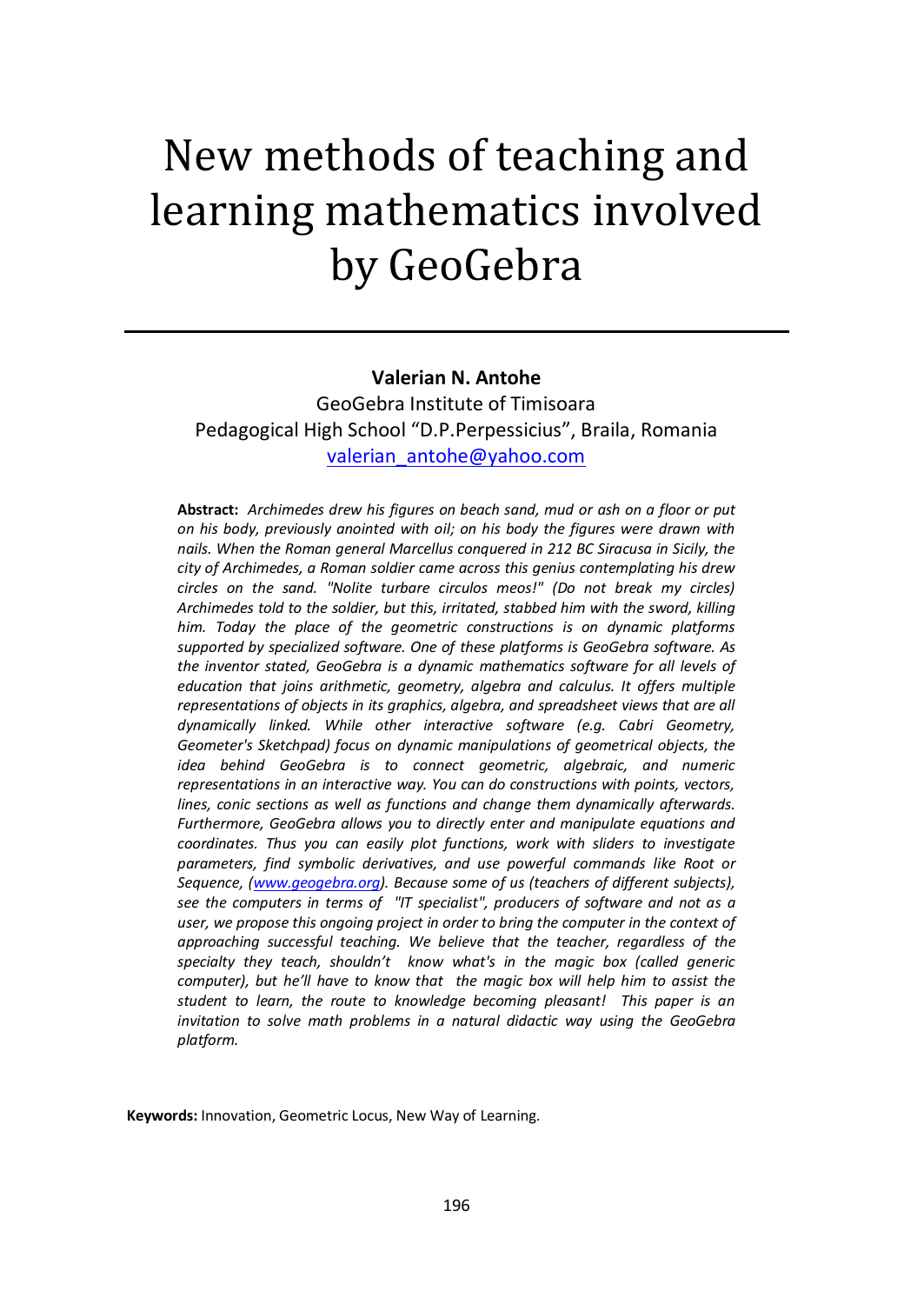## **Introduction**

There is a struggle to integrate the computer in school. This approach must be read: *"the integration of educational software in education".* This is a related desire to implement new teaching methods in mathematics. An *"educational software application"* is something that everyone could use on a computer, without having advanced knowledge about computers and programming. Draw, build, unite, investigate properties, change shape and size. Properties remain the same? Why? Can you formulate the theorem from this investigation? Prove it rigorously! Experience should not only be lived, but shared. When the action will become more global, this software that I called "The GeoGebra Language" will not only be a working method but also a step in opening a viable way to exchange ideas, and the investigations will become constructions of new methods of investigation of maths phenomena. Different methods of maths teaching have been proposed and kowledge of these methods may help in working out a better teaching strategy. It is not appropriate for a teacher to commit to one particular method. A teacher should adopt a teaching approach after considering the nature of the students, their interests and maturity and the resurse aviable. Every method has certain benefits and few flaws and it is the teacher's work to decide wich method is the best. The investigation above will present an implementation of geogebra in order to solve some maths problems.

#### **Bringing the computer in the context of approaching successful teaching**

It is often said more about using interactive methods in teaching mathematics and about their implementation in the curriculum. However we appreciate that the first step must be done when the blackboard and chalk are replaced with dynamic image of mathematical phenomena, integrated in dynamic software like GeoGebra. There are no barriers to this and only the wish to use the system can produce the desired success. If the implementation conformity with the curriculum seems to be difficult, we accept that GeoGebra platform will be a challenge for beginning and maths teachers, if they will accept an innovative method to transmit information, they will encourage students, to spark interest to investigate, to discover the phenomenon mathematically and to justify the results found in rigorous mathematical sense in the end. These were the desires of the new Institute GeoGebra from Romania, to propose to our fellow colleagues a teaching approach, making the invitation to use the GeoGebra platform for dynamic representation of mathematical results. Ultimately, the whole curricula within mathematics could be structured in terms of sequences of GeoGebra using topics with associated learning resources. Students could form teams to explore these sequences, just in the same way they now explore levels within video-game environments, [Gerry Stahl and All, 2010]. We can do constructions with points, vectors, segments, lines, conic sections as well as functions and change them dynamically afterwards. On the other hand, equations and coordinates can be entered directly. Thus, GeoGebra has the ability to deal with variables for numbers, vectors and points, finds derivatives and integrals of functions, [Valerian Antohe, 2009].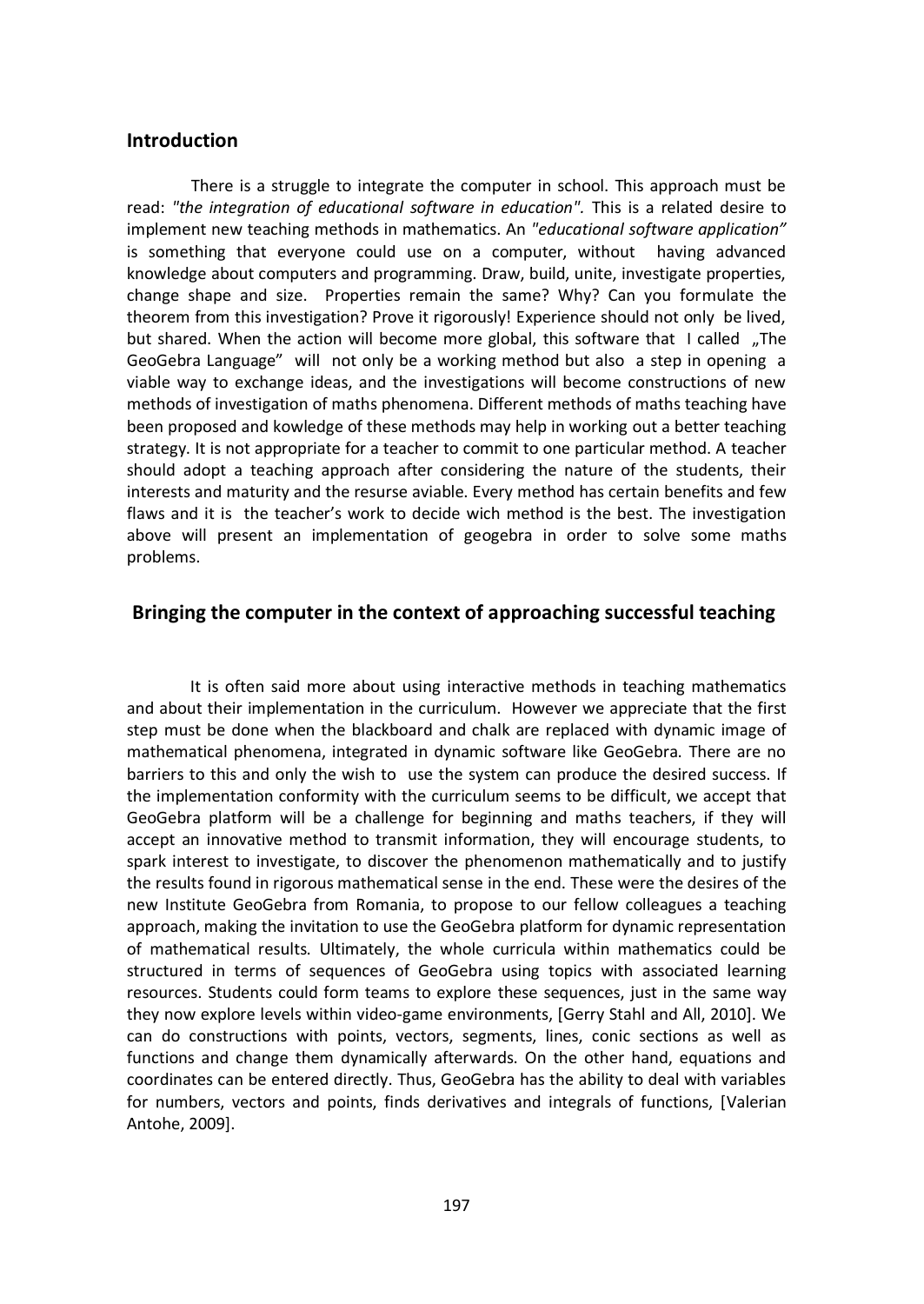## **Math problems solved with the GeoGebra platform**

A step by step construction, which represents the visual interpretation of the mathematical context, a problem of a geometric locus will follows the next steps: constructing geometric figures based on hypotheses, applying geometric transformation, (move the point, move the point along the line, move the line preserving the direction or modify the figure preserving the measure of some angles, etc.). Understanding the relationship between Euclidian construction and proof, we can create demonstration that involves animation and action button, find out geometrically and algebrically connections in a rigorous proof, [Gabriela-Simona Antohe, 2009].

**The statement of the first problem:** On the fixed line d, are considered the fixed points A and B in the plane and the mobile point M. In the plane are built regular polygons of [AM] and [AN] sides, with m, respectively n number of sides, where m,nЄN, m,n≥3. The circumscribed circles of those polygons are intersected in M and P, (Fig.1). Is required the geometric locus of P, [A. Dafina, 2003].



Figure 1: Geometric locus of P for m=5 and n=4

After the investigation with GeoGebra software, some different results could be raised. The geogebra application shows in a real time all the changes and will allow the changing of m and n for different values with the sliders, (Fig.2).



**Figure 2:** Geometric locus of P for m=5 and n=4

**The statement of the second problem:** Miquel's Five-Circle Theorem is among a sequence of wonderful theorems in plane geometry bearing his name. Let P1, P2, P3, P4 and P5 be five points. Let Q1=P2P5∩P1P3, Q2=P1P3∩P2P4, Q3=P2P4∩P3P5, Q4=P3P5∩P1P4, and

Q5=P1P4∩P2P5. Let the other intersections of the consecutive circumscribed circles of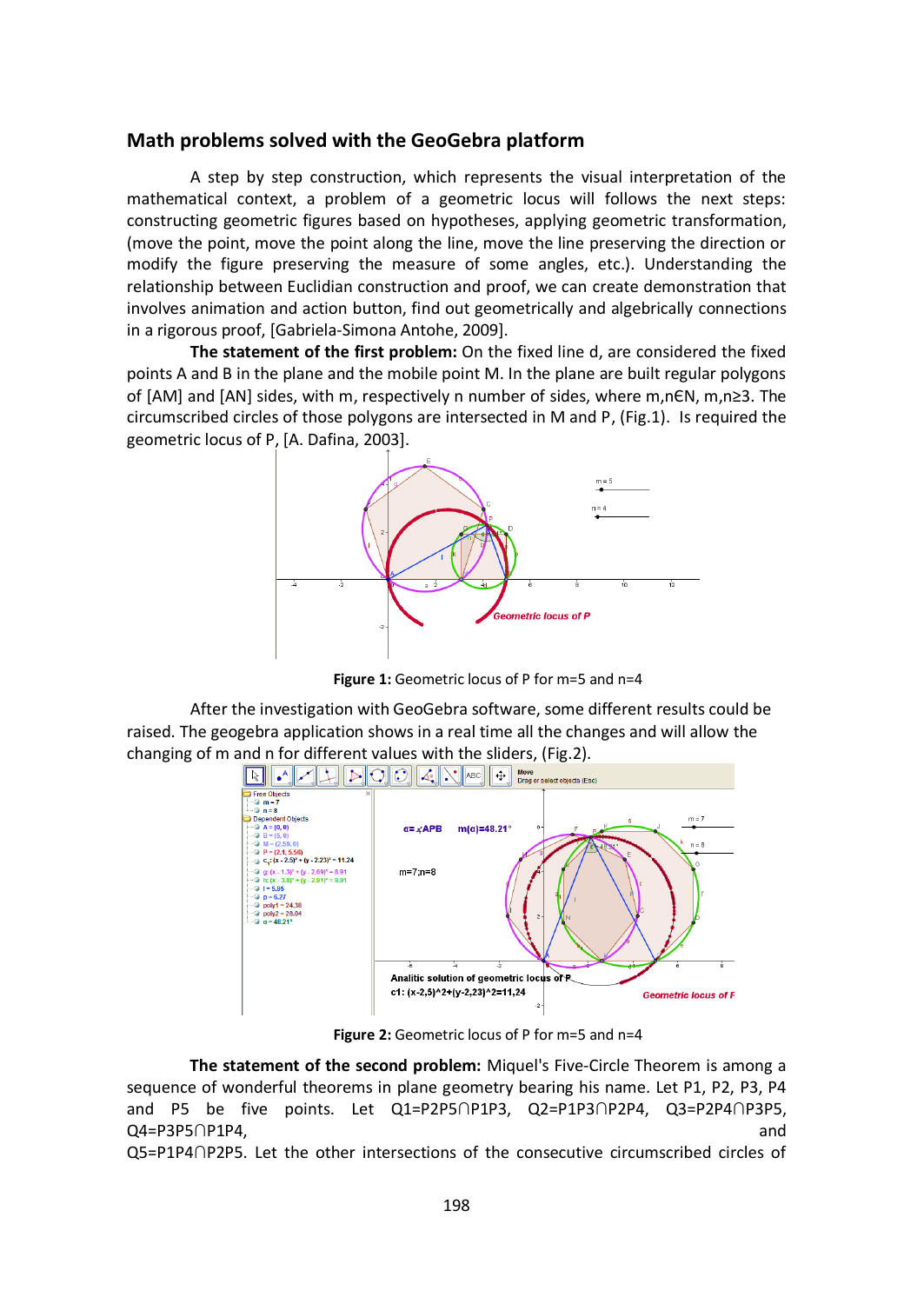triangles

Q5Q1P1, Q1Q2P2, Q2Q3P3, Q3Q4P4, and Q4Q5P5 be M1, M2, M3, M4, and M5 respectively. Prove that M1, M2, M3, M4 and M5 are cyclic, (Fig.3).

There are a lot of interesting proofs of this theorem. Miquel's Five-Circle Theorem is difficult to prove algebrically, [Hongbo Li, 2004].



**Figure 3:** Miquel's Five-Circle Theorem

When  $n = 3$ , the three vertices of a triangle are on a unique circle, which can be taken as the unique circle determined by the three edges of the triangle, called the *Miquel 3-circle*, (Fig.4). When *n* = 4, the 4 edges of a quadrilateral form 4 distinct 3-tuples of edges, each determining a Miquel 3-circle, and Miquel's 4-Circle Theorem says that the 4 Miquel 3 circles pass through a common point (i.e., are concurrent), called the *Miquel 4-point*, (Fig. 5). This combination of perspectives allows the teacher to demonstrate, in front of students and together with them, strategies revealing the "behavior" of figures. Connections between different representations of maths concepts will accomplish here the necessary background for better understanding, steady knowledge of mathematical literature.

One appreciates the pedagogical implications of exploring geometry in a dynamic environment, both as an investigation tool and as a demonstration one, the connection between maths educators and specialists in informatics being one of the best and a challenge at the same time. The term of "Dynamic-Info-Geometry" could be a method of maths teaching and the start of future investigations in applied mathematics, [Gabriela Antohe, 2009].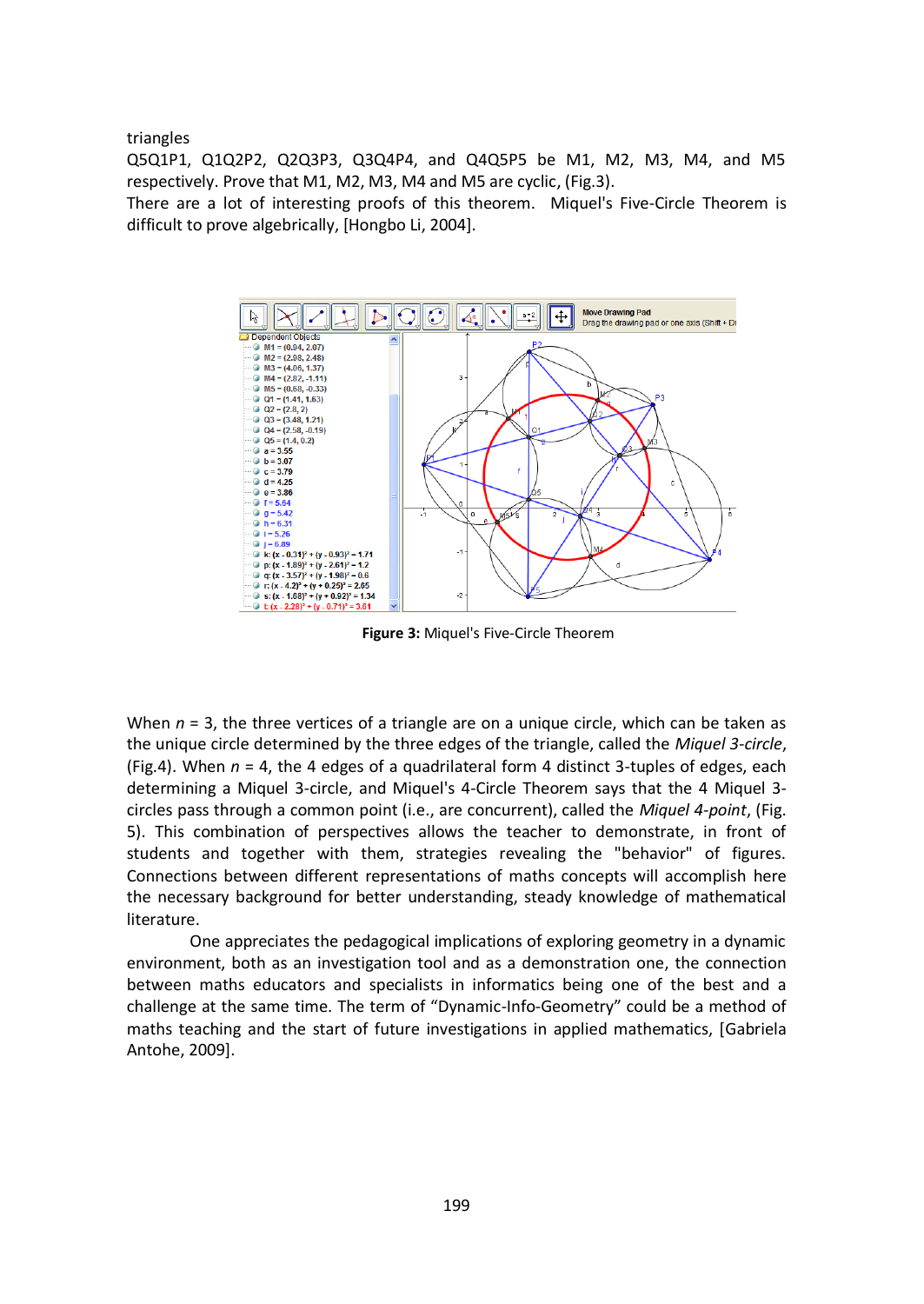

**Figure 4:** Miquel's 3-Circle Theorem



**Figure 5:** Miquel's 4-Circle Theorem. The position of A, B, F, could be modified but the four circles will have a common point P, the Wallace point

**The third problem statement:** One of the current problems of education is multidisciplinary treatment of some problems of mathematical modeling. In a study of mathematical modeling of surface water quality I investigated the problem of water quality characteristics of the Danube, such as the evolution of dissolved oxygen concentration. For this we considered the mathematical modeling of these with Spline functions.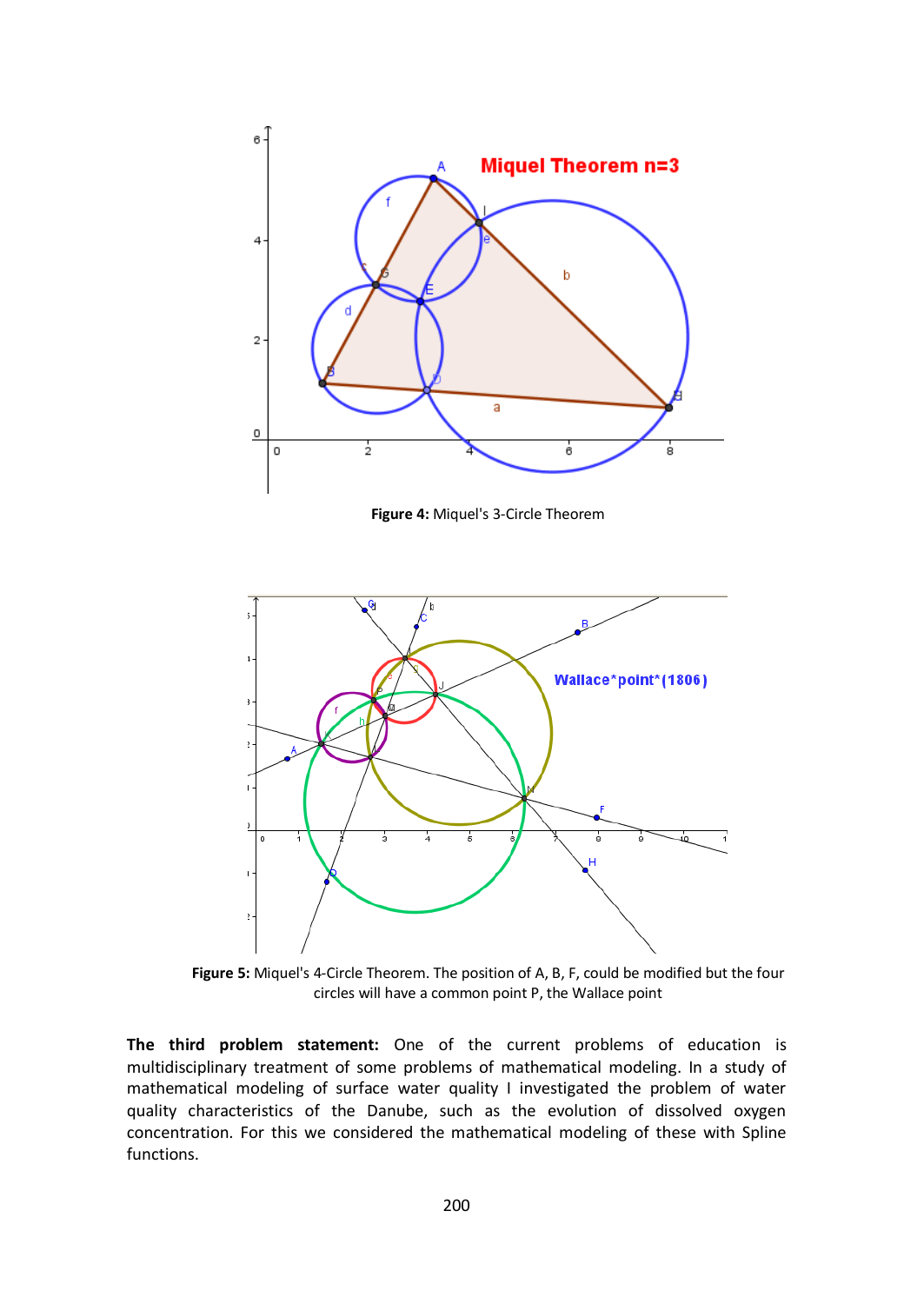The data referring to the dissolved oxygen have been processed in Matlab taking into consideration the determination of a function with the help of spline functions. The same data were processed in geogebra in order to obtain a polynomial function which could describe the data evolution. This example could be a result to the question of the Weierstras problem in order to find the appropriate function which could describe the reality better, find the function and identify methods of interpolation. Weierstrass Law, which shows that any continuous function *f* can be approached with quite a good precision on a close given interval by a polynomial forms. Unfortunately this theorem does not offer any practical criterion of finding the right polynomial form [**Cline K.S., 2007**]. With GeoGebra, the polynomial form will be:

 $P(x)=0.00001 x^{11} + 0.0007 x^{10} - 0.02265 x^9 + 0.425 x^8 - 5.10931 x^7 + 41.1428 x^6$ 

$$
225.28496\ x^5 +
$$

 $+833.75065$  x<sup>4</sup> - 2028.84107 x<sup>3</sup> + 3063.25584 x<sup>2</sup> - 2551.097 x + 880.81.

This form it is obtained by GeoGebra using the command Polynomial [A,B,C,…,K, L],

(Fig. 6).



**Figure 6:** GeoGebra Polynomial form demonstrate that the DO concentration is too small in January 2007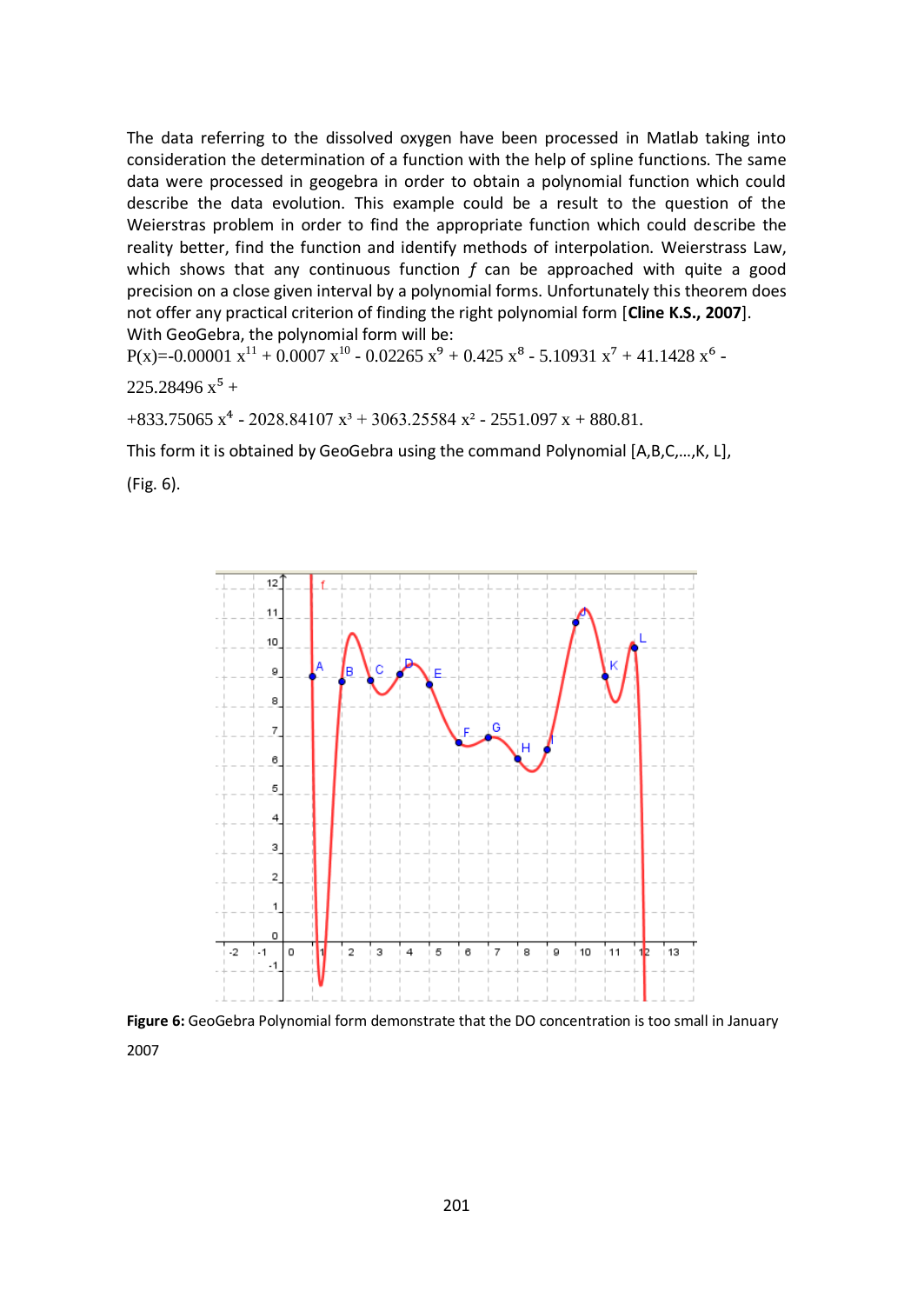![](_page_6_Figure_0.jpeg)

**Figure 7:** Matlab interpolation with Cubic Spline Function more appropriated to reality. The program analyzes the Dissolved Oxygen concentration at the Danube River, SGA Braila, Km 219

Analyzing the polynomial function of 11-th degree graph, the great anomaly could be seen during January-February 2007. GeoGebra shows that a polynomial form could not have modelled that reality. This is a convergence to the idea that other function like harmonic function must be analyzed. The interpolation with Spline function, (Fig. 7), was more relevant and the graph represented the hypothesis that the evolution of the quality parameter, [**V.Antohe, C.Stanciu, 2009**]**.**

**The fourth problem statement:** Let ABC be a triangle and M be an inner point of the triangle so that AM=BC. Shoe that max{(BM/AC);(CM/AB)}≥2<sup>1/2</sup>-1 and this is the best possible constant.

![](_page_6_Figure_4.jpeg)

**Figure 8:** The problem of a geometric inequality relation